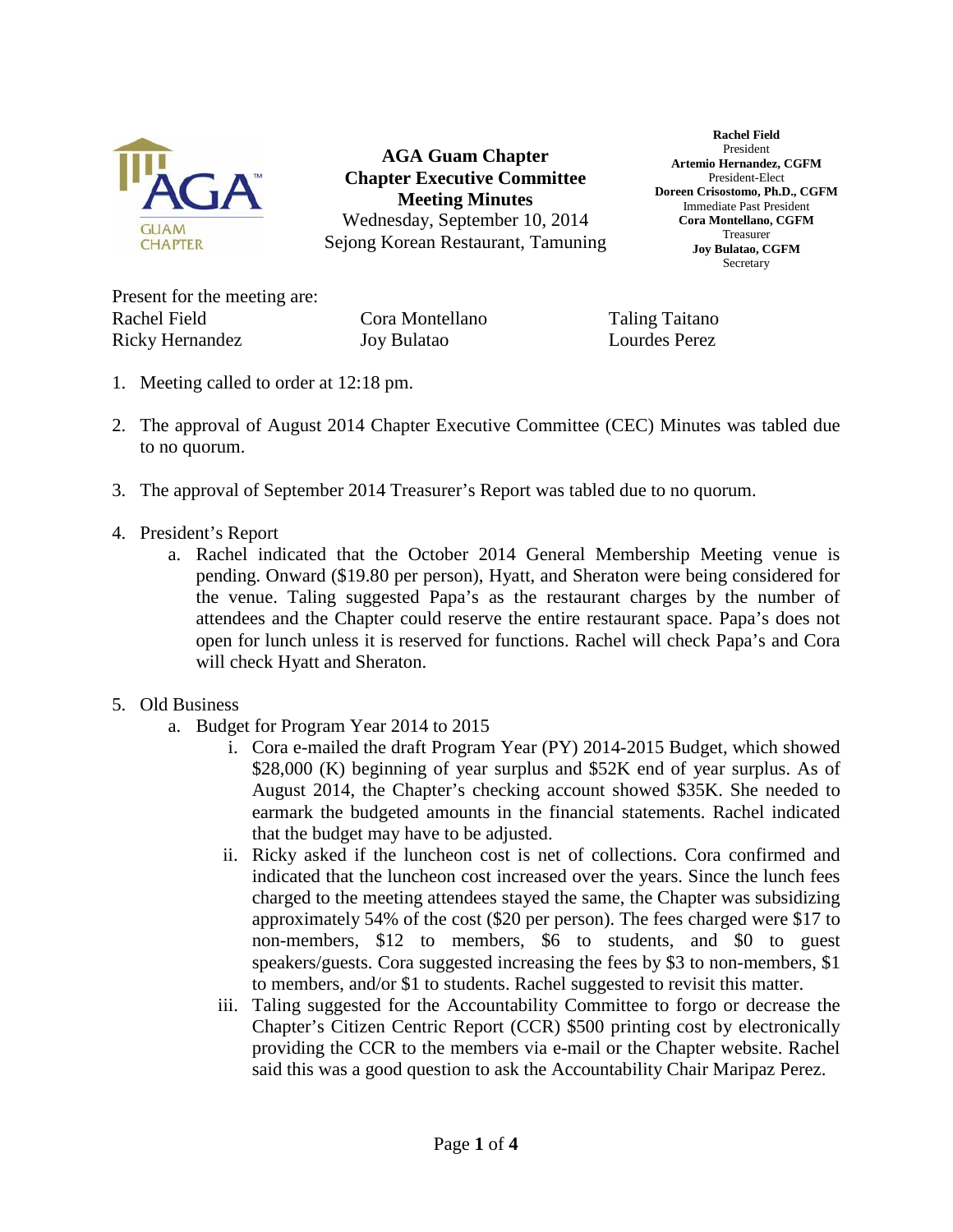- iv. Cora indicated that the \$8K Professional Development Training scholarship for the Chapter President and two Chapter member raffle winners were not budgeted. The \$8K was from PY 2013-2014 and was charged to "Advances". In August, this will be an expense under the Education Committee's budget.
- v. Joy asked if the CEC's recent approval of absorbing costs for the Education Chair and Co-Chair's registration fees was included in the Education Committee's budget. Rachel replied that it was in the Guam Professional Development Conference (GPDC) budget, but not for upcoming trainings.
- vi. Ricky observed that the delay in the Chapter's budget was primarily due to the Education Committee's pending budget. Rachel suggested giving a deadline for the Education Chair to submit its final GPDC budget by Friday, September 12, 2014 and adjust it after the GPDC. The budget should be finalized by the Regional Chapter Officers' Workshop (RCOW) on September 18 or 19, 2014.
- b. Protocol for in Support of or Against Introduced Legislations/Resolutions
	- i. Lou suggested for the By-Laws Committee to follow the AGA National guidelines on providing testimonies for introduced legislations/resolutions.
	- ii. Ricky inquired of whether AGA sent testimony in support of the Social Security legislation to ensure that any position taken on future legislations/resolutions are consistent with previous positions AGA has taken. Rachel believed that Immediate Past President Dr. Doreen Crisostomo sent a letter to Congresswoman Madeline Bordallo.
	- iii. Rachel recalled that in times past, the Chapter would have a committee to draft testimonies. It was up to the CEC to decide whether or not to support a legislation/resolution. Ricky asked how a testimony becomes a discussion. Rachel replied that someone from CEC introduces it. By-laws Chair Llewelyn Terlaje has volunteered to draft a Standard Operating Procedure for it, as long as the legislation is relative to the Chapter's purpose (i.e. government financial management issues). Rachel recalled Chapter Auditor Randy Weigand wanted to help with updating the By-Laws as well.
- 6. Committee Reports/ Budget Presentations
	- a. Education
		- i. Rachel asked if the GPDC Committee expected to earn a profit. Taling asked for the expected breakeven amount. Rachel replied that the Committee expected 100 people (\$450 per person or a total of \$45K) and only needed 40 people to breakeven. Additionally, she recalled that 65 people have registered. Ricky mentioned that the GPDC Committee secured \$8K worth of sponsorships. Cora asked if the GPDC hotel cost was finalized. Rachel will ask Rod to adjust her Education budget.
		- ii. Ricky indicated that, according to GDPC Programs Chair Vince Duenas, the GPDC booklets have been paid for through ad sponsorships. Today was the last day to make changes for the booklets prior to printing.
		- iii. Taling asked if there will be a Sectional Leadership Meeting type of event. Rachel replied that an RCOW will be held Thursday or Friday night of the GPDC. Ricky added that the RCOW's location was to be determined.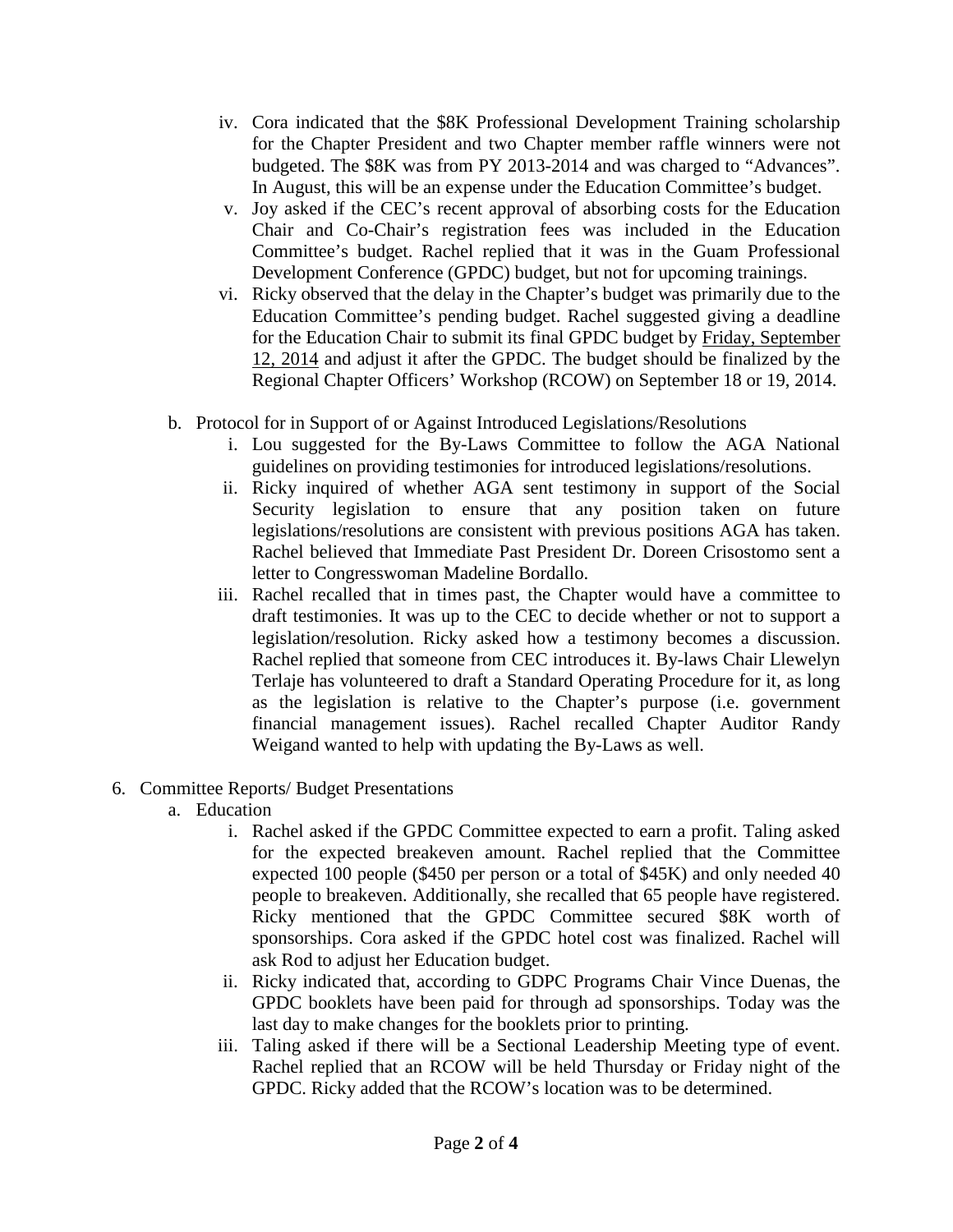- b. Community Service
	- i. Rachel encouraged everyone to participate in the International Coastal Cleanup on Saturday, September 20, 2014, at 6 am in Paseo, Hagatna or the Get Smart about Credit Day on October 16, 2014.
	- ii. Rachel also added the Community Service Chair Frances Danielli suggested for the Chapter to participate in Matson's Adahi I Tano clean-up in November 2014. The money that the Chapter will receive from its participation will be used to sponsor newspaper subscriptions for public schools.
- c. Scholarship
	- i. Cora indicated that the availability of the Herminia Dierking and AGA Guam Chapter Scholarships were publicized. For both scholarships, the Selection Committee consisted of Carmen Kwek Santos from the Guam Community College (GCC), Zeny Nace from the University of Guam, Pilar Pangelinan (GCC), Scholarship Co-Chair Pamela Aguigui, and Cora. October 31, 2014 is the deadline for both scholarships.
- d. Communications/Newsletter/Website
	- i. Rachel indicated that the Newsletter Chair Matt Quinata will try to issue the Chapter's newsletter by September 17, 2014, first day of the GPDC.
	- ii. Ricky indicated that there is a dedicated, separate GPDC page for registration and presentations. GPDC registrants will be sent a link to the page. Yuka will be formatting all the presentations for consistency.
- e. Accountability
	- i. Taling indicated that she provided Maripaz the write-up and Maripaz reformatted it. The re-formatting may have caused some of the information to be mixed-up (i.e. Ricky received an award from the Professional Development Conference). Taling will clarify some of the information with Maripaz.
- f. Early Careers
	- i. Ricky indicated that Zeny Nace asked Jojo to do a Certified Government Financial Manager (CGFM) presentation for her Audit class. It was held on August 28, 2014 at Room 261 of the School of Business and Public Administration.
- g. Awards
	- i. Rachel reminded for the Committee Chairs to update their respective committee's section in the Awards Recognition Points System spreadsheet sent by Taling. Community Service will have the most to update, with the number of participants and amount of hours spent for each service.
- h. There were no reports from the CGFM, Programs, and Membership Committees.
- 7. Other Matters